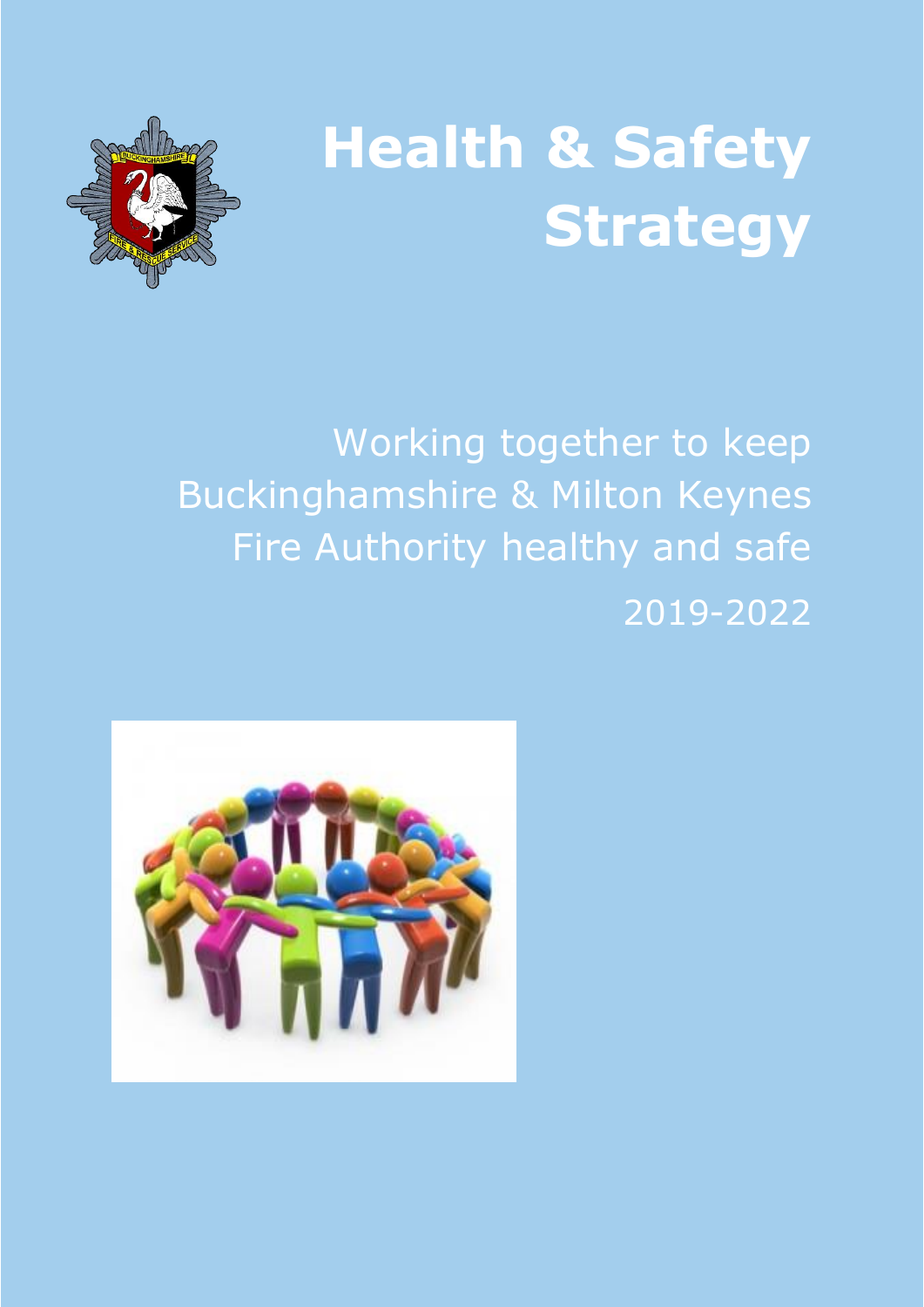# Foreword

The effects of people being injured or falling ill because of work-related activities can be far reaching. Not least of all, the pain and suffering the individual and their families go through but the disruption, additional costs and the potential for reputational damage for the Fire Authority. This is not what we want to happen. It is, therefore, essential that a robust and effective health and safety management system is in place to reduce workplace ill health and improve productivity and growth.

It is recognised that preventing harm to employees and those affected by our activities is integral for the success, growth and continued excellent reputation of Buckinghamshire & Milton Keynes Fire Authority. The challenge is how we ensure that this is known, understood and becomes embedded in everyone's thinking and in all of our actions.

The Fire Authority and senior management are committed to ensuring the health, safety and well-being of all employees and the communities we serve. By working together, we can build on the achievements made in safety; we can seize the opportunity to improve health and well-being, which will result in keeping employees and the communities safe and well; and improve productivity and keep business costs down.

This health and safety strategy sets out the strategic objectives for the next three years that seek to improve health, safety and well-being in the workplace and build upon our current successful track record.

Jason Thelwell Chief Fire Officer and Chief Executive Buckinghamshire & Milton Keynes Fire Authority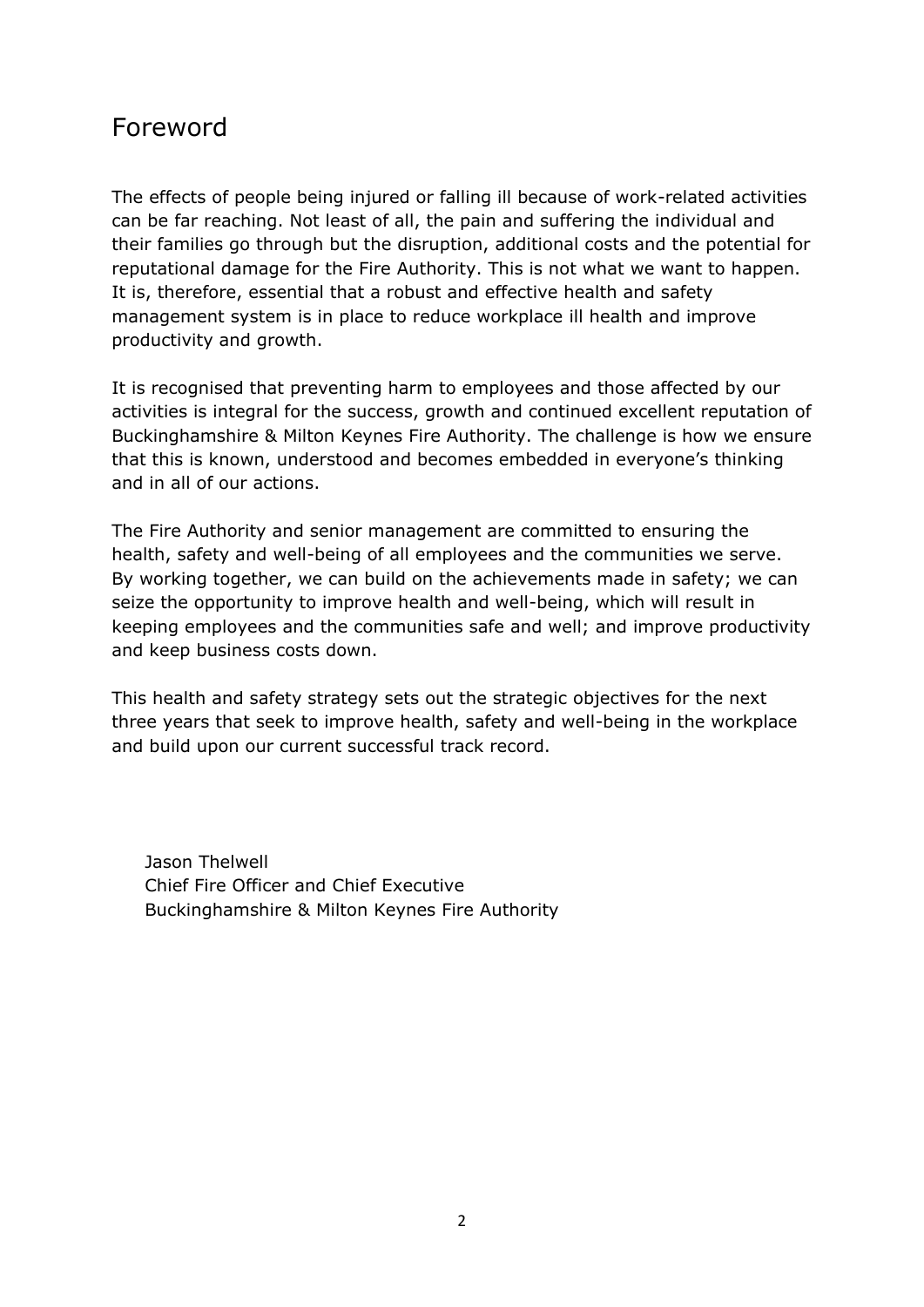# Purpose and scope

The purpose of this strategy is to set out the strategic objectives for the next three years that seek to improve health and safety. It sits alongside the Wellbeing Strategy, dovetails into the People Strategy and aligns with Buckinghamshire & Milton Keynes Fire Authority's Public Safety Plan.

What we are doing is working! This is evidenced through our excellent health and safety performance statistics, the achievement of the RoSPA Gold Award and the case studies provided below. What this strategy will achieve is the further enhancement of the work we are doing and the success we have had.

# **Introduction**

The UK Fire and Rescue Service is going through a period of rapid unprecedented change. Service users' expectations are increasing, and the ongoing financial pressures to deliver more with less are placing additional pressure on fire and rescue services nationwide. Buckinghamshire & Milton Keynes Fire Authority remains committed to delivering its priorities, which are:

- Preventing incidents that cause harm from happening.
- Protecting homes, public buildings and businesses from the effects of fire.
- Providing a timely and proportionate response to incidents by allocating our assets and resources in relation to risk and demand.
- Offering best value for money to our residents and businesses, ensuring that we are compliant with legislative requirements, and recognised 'good' practice standards, which can be evidenced at all times.

Looking to the future, the Health & Safety Department foresee:

- Continuing financial pressures affecting resourcing and the procurement of new vehicles, equipment and training.
- An increase in turnover of staff resulting in an 'experience' gap.
- The requirement for staff to 'do more with less' on an ongoing basis, potentially compromising their safety and affecting their well-being.

Despite these pressures, Buckinghamshire & Milton Keynes Fire Authority has a health and safety record to be proud of. Key contributors to this are the effective, proportionate management of risk, the training of staff and a positive behavioural safety culture. Everyone has a role to play in improving health and safety in the workplace including all those who undertake or influence workplace activities and attitudes.

### Our Vision

Our vision is to make Buckinghamshire and Milton Keynes the safest areas in England in which to live, work and travel.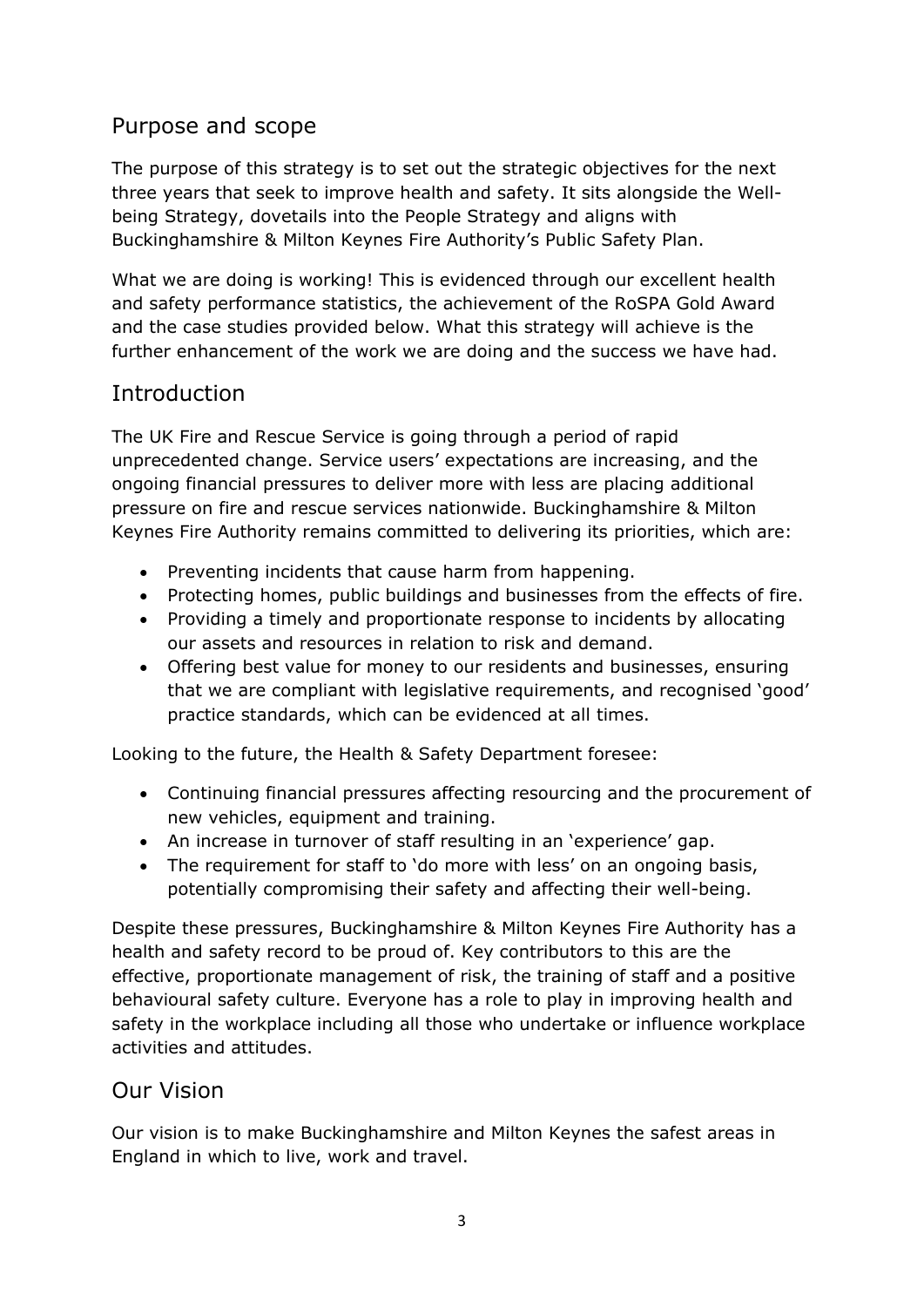Health and safety is the golden thread linking all our activities and it serves to ensure employees conduct those activities in a safe and systematic way, protecting themselves and those affected by their activities, thus helping to achieve our vision.

### Mission statement

To promote proportionate, appropriate and effective risk management.

## The five strategic themes

- **Working together:** Promoting broader ownership and cohesion of health and safety across the board.
- **Drive continuous improvement in health, safety and well-being:**  Anticipate and solve new health and safety challenges.
- **Build an even better health and safety culture:** Raise awareness of and promote the benefits of an improved culture.
- **Effectively manage risk:** Simplify, wherever possible, risk management to ensure safe people and processes.
- **Engaging together:** Seek to continuously improve communication on health, safety and well-being matters.

## Key points

- There needs to be broader ownership of health and safety.
- There needs to be greater cohesion between the Health & Safety Department, internal departments and external partners, agencies and organisations.
- It is important to drive continuous improvement in health, safety and well-being.
- We need to work together to build upon our positive health and safety culture.
- Wider recognition is needed of the benefits that come from a simplistic and proportionate approach to risk.
- **Effective communication is key to successful engagement.**

The implementation of this strategy will result in a greater and wider ownership and resolution of health and safety issues; and improved productivity through a strong health and safety culture, while employees and the communities we serve will be healthier and safer.

## **Working together**

Health and safety is not the responsibility of a particular individual(s) or part of an organisation but an integral part of everyone's role. This means: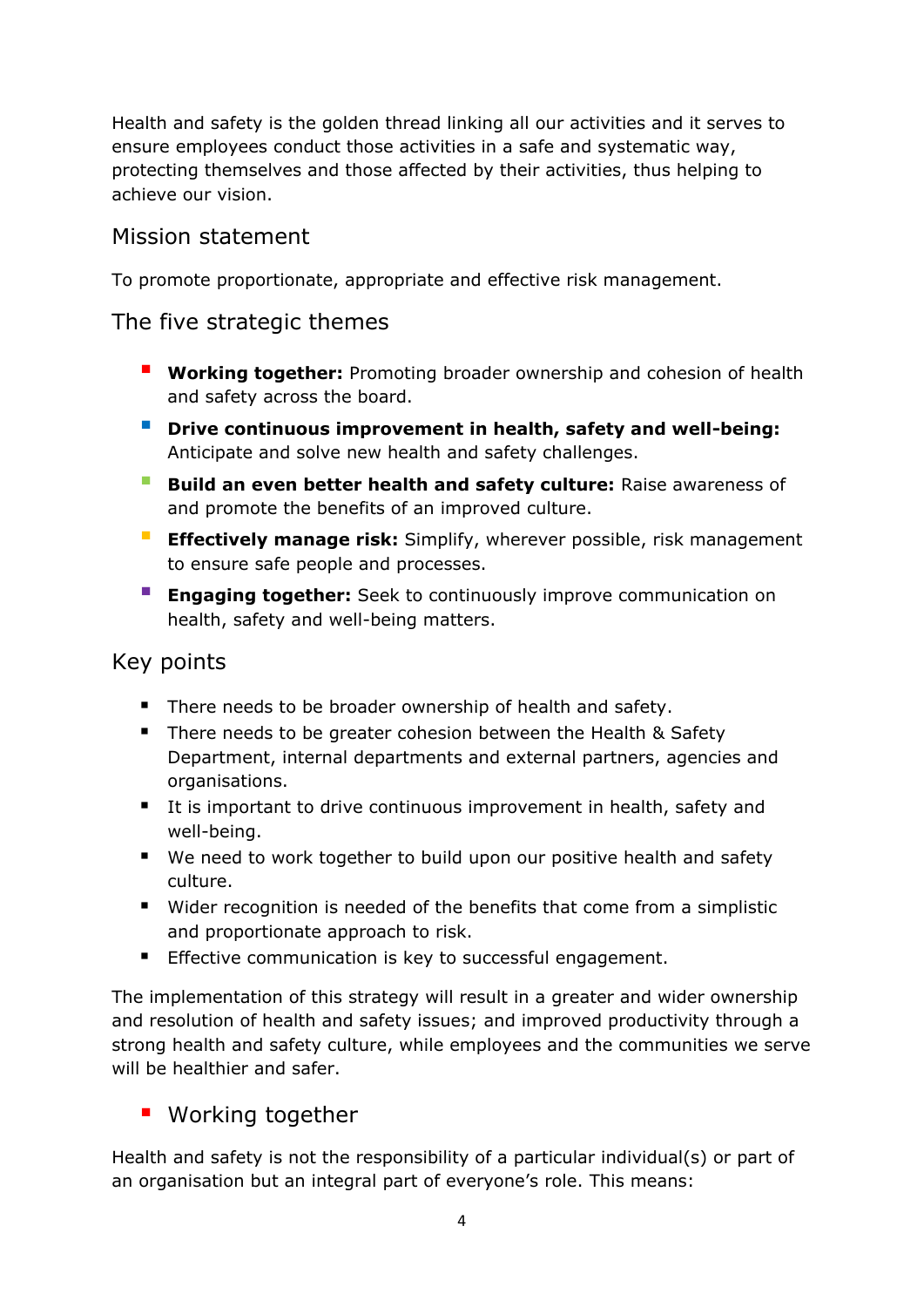Engaging all employees with this ethos as they have a vital role in managing risk and preventing harm to individuals and the Fire Authority.

Working together with employees, Human Resources and Occupational Health to reduce the impacts of work related injury/ill health; increasing awareness of and removing the stigma of mental health illness and improving the support networks available to improve employee well-being both physically and psychologically.

Engaging with employees and working with the Research and Development department on the design, specification and implementation of new services, vehicles and equipment is key.

Working with Facilities on the selection, performance and supervision of contractors to ensure compliance with relevant legislation, for example Construction and Design Management Regulations 2015. Assisting and advising where necessary when major projects are factored into the Capital Plan.

#### **Case study: Well-being Task and Finish Group**

The creation and implementation of the Well-being Task and Finish Group, made up of firefighters, representative bodies, the Welfare Officer, Occupational Health, the Mental Health Blue Light Champion and the Health and Safety Manager, was set up to review and assess Buckinghamshire Fire & Rescue Service's current position in terms of employee physical and psychological wellbeing.

The group's terms of reference were to carry out a self–assessment against the College of Policing Blue Light Well-being Framework. Having conducted gap analysis against the framework the group went on to devise an action plan to move Buckinghamshire Fire & Rescue Service forward from the areas considered to be 'under developed' or 'in development' to becoming 'fully developed'.

They have acquired funding for Blue Light trauma awareness, Mental Health First Aid and Mental Health Champions training to provide a network of support across the organisation in a bid to reduce sickness absence associated with mental health illness. This training programme will be complete by the end of this financial year.

This work is an excellent example of how we are working together to improve health, safety and well-being

# **Drive continuous improvement in health, safety and** well-being

As a South East region, we have adopted the Health and Safety Executive's (HSE) safety management system - HSG65 Plan, Do, Check, Act. Implementing and embedding this system across the Service provides assurance that we meet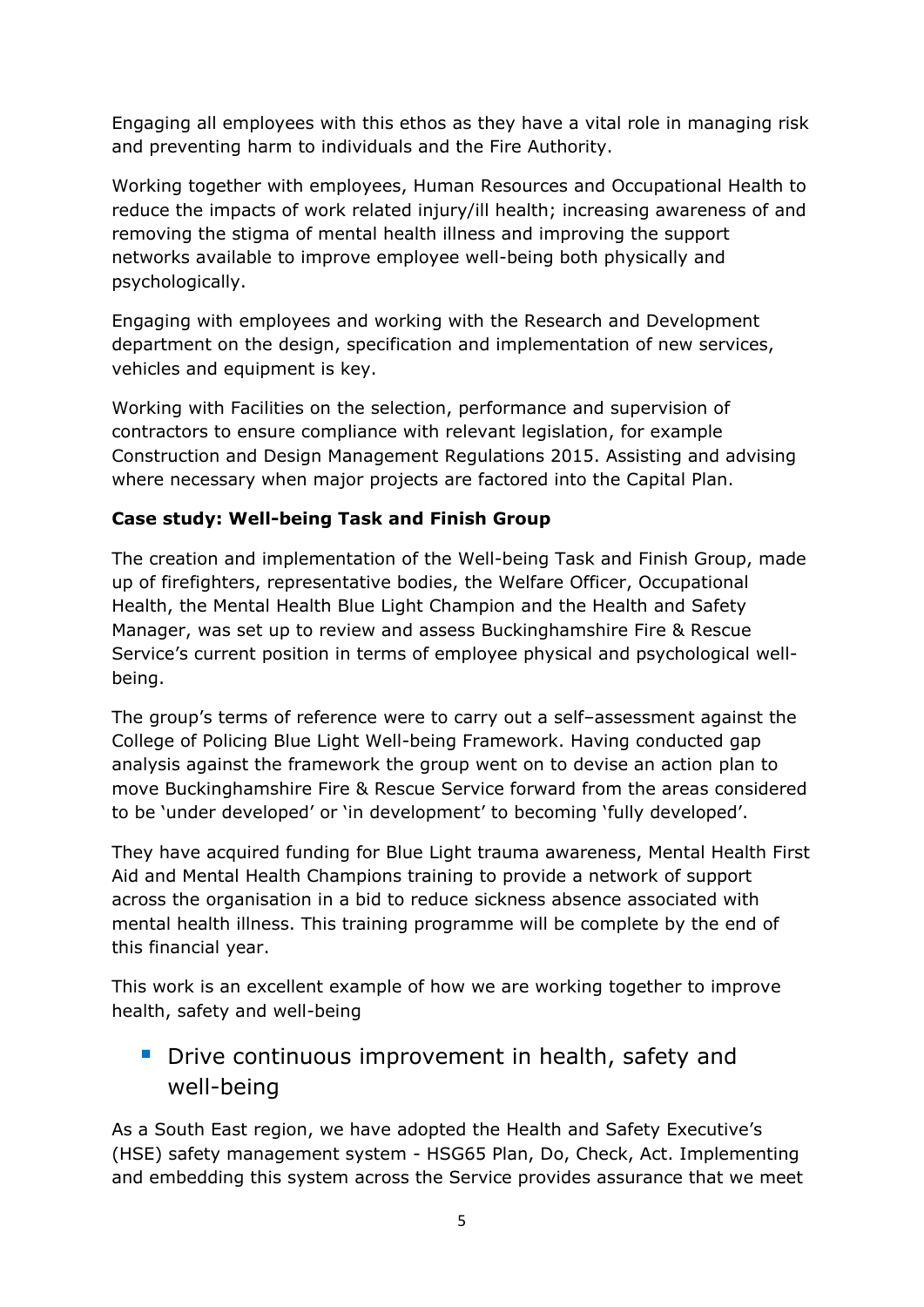legislative requirements. It is relatively simple to implement, is less bureaucratic and less expensive than some other safety management systems.

Active monitoring – near misses and hazard reports are investigated with recommended actions being implemented wherever possible in order to prevent a safety event occurring.

Reactive monitoring – safety events are also investigated, again with outcomes being implemented and shared with the relevant stakeholders in order to prevent a recurrence. Regional and national learning from safety events and incidents is shared and a gap analysis is carried out and appropriate steps taken to close the gap. An audit trail of this process is held within the Operational Assurance management information system.

Health and safety training relevant to role is provided to staff ranging from the IOSH Safety for Executives, NEBOSH General Certificate, Accident Investigation training, IOSH Managing Safely, COSHH Assessors and First Aid at Work. This is not a definitive list. All employees complete e-learning packages on health and safety legislative subjects such as manual handling as a mandatory requirement.

The Fire Authority has invested heavily in new fire appliances with electronic pumping systems and electronic stability programmes for safer driving when responding in an emergency. New e-draulic equipment has been procured to reduce the risk of high-pressure injection and manual handling injuries. Both of these are driving new and safer systems of work.

An audit programme of both health and safety policies and procedures and the implementation of the same is subscribed to. Peer audits using the RoSPA QSA Audit are carried out on a regular basis with the last in 2015 highlighting a huge improvement in performance, from 65 per cent in 2009 to 88 per cent in 2015.

#### **Case study: The RoSPA Health and Safety Awards**

As a means of evidencing, the continuous improvement in health and safety performance the Health & Safety department applied to be assessed for the RoSPA Health and Safety awards and submitted the required evidence.

The outcome of this assessment resulted in the achievement of the RoSPA Gold Award - a truly fantastic outcome.

### Build an even better health and safety culture

Key to excellent health and safety performance is a positive health and safety culture. It can be difficult to determine the attitude to and the perception of the health and safety culture within Buckinghamshire Fire & Rescue Service based on anecdotal evidence alone.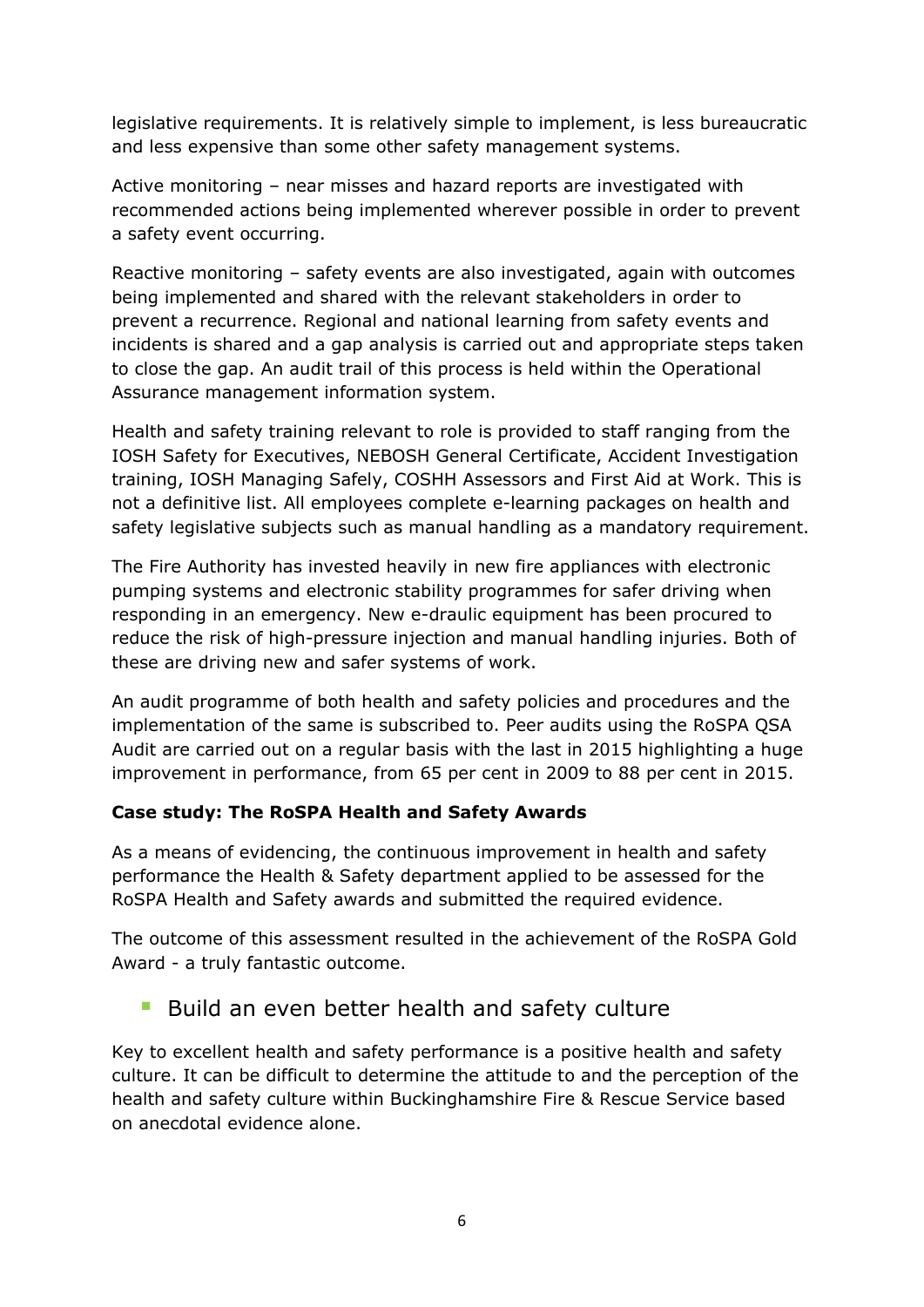To overcome this difficulty it is necessary to establish a benchmark of the positivity of the culture and work to improve upon it moving forwards.

Factors that will improve the health and safety culture include engagement with staff; an increase in active monitoring; and a learning environment, which works on a 'no blame' ethos and the accessibility of the health and safety department who act as 'enablers' and empowers individuals.

### **Case study: Behavioural Safety Culture survey**

To determine the attitude to and the perception of the health and safety culture and to seek the views of employees on this matter, the Health & Safety department purchased and conducted the HSE's Behavioural Safety Culture survey.

127 responses were received, which equated to 27 per cent of the workforce. Initial feedback to employees highlighted the most favourable and unfavourable responses.

## **Effectively manage risk**

The Fire Authority recognises that sensible and proportionate risk management is integral to delivering its Public Safety Plan to the communities it serves and protecting its most valuable asset – its people.

Positive outcomes of sensible and proportional risk management can include reduced sickness absence, a reduction in costs and an enhanced reputation- all key components in a successful business model.

The Health & Safety department have an important role to play; sharing examples of good practice, providing relevant advice and information and setting the standards required to ensure efficient, effective and excellent health and safety performance, communicated to all, will build trust and ensure there is a common understanding of and commitment to proportionate health and safety.

### **Case study: CCTV on fire appliances**

Vehicle accidents are an issue for the fire service nationally, with Buckinghamshire Fire & Rescue Service being no exception. Employees and representative bodies were canvassed, via a short survey, for their suggestions as to how we could work together to reduce the number of slow-speed manoeuvring accidents. This action ensured that employees were engaged with the process and would buy into the suggestions they made.

The outcome of the survey highlighted that the installation of CCTV was the preferred option. As a result of this, funding was approved for 360 degree CCTV cameras to be fitted on all fire appliances as retro fit and on new appliances as part of the build.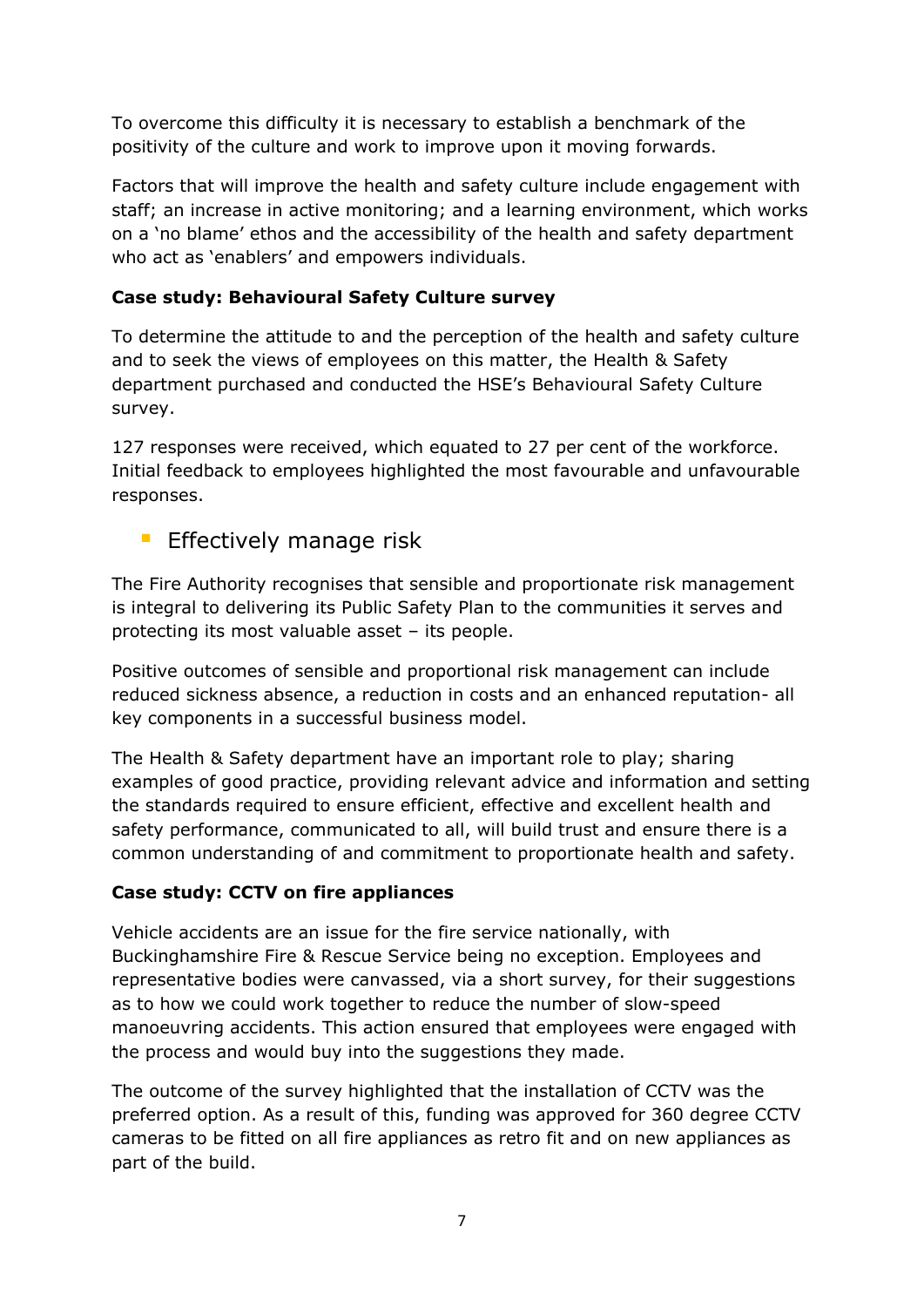Since the completion of the installation programme in 2016 we have seen a considerable reduction in the number of low-speed manoeuvring accidents for a variety of reasons. For example, drivers are aware that CCTV is present and recording their actions which helps to focus their minds. Third parties who may be inclined to initiate spurious claims against the Fire Authority for damage to their vehicle, allegedly caused by fire appliances, are discouraged by the presence of CCTV. Accident investigators always view CCTV footage as part of their investigation, which assists them in identifying the true immediate and underlying causes, allowing them to make more informed and effective recommendations to prevent a recurrence.

An excellent example of effective risk management.

### **Engaging together**

Essential to excellent health and safety performance is the engagement and effective communications with employees, representative bodies, stakeholders and partner agencies.

Successful engagement builds effective working relationships and promotes buyin from employees when negotiating on new procedures, services, vehicles and equipment.

Forums in place facilitating employee and representative bodies engagement are the Joint Consultation Forum; the Health, Safety and Well-being Committee and the senior management health and safety engagement sessions, a programme of which is run annually.

In addition, a suite of health and safety communication documents ranging from safety critical notices to the 'Keeping Safe' brief are issued as required. A review of these documents is carried out via the health and safety engagement sessions.

#### **Case study: Management information system**

Buckinghamshire Fire & Rescue Service utilises a management information system to disseminate statistics on a broad range of key performance indicators. These statistics are displayed on each Fire Authority site.

Working with the Data Intelligence Team, a health and safety section was created providing details of health and safety performance in terms of safety event type and cause and overdue safety event investigations per Fire Authority site. This information provides reminders to employees that actions need to be completed and directs the Health & Safety department to follow up on outstanding actions. It also identifies areas for development allowing the H&S department to set SMART objectives to achieve improvement.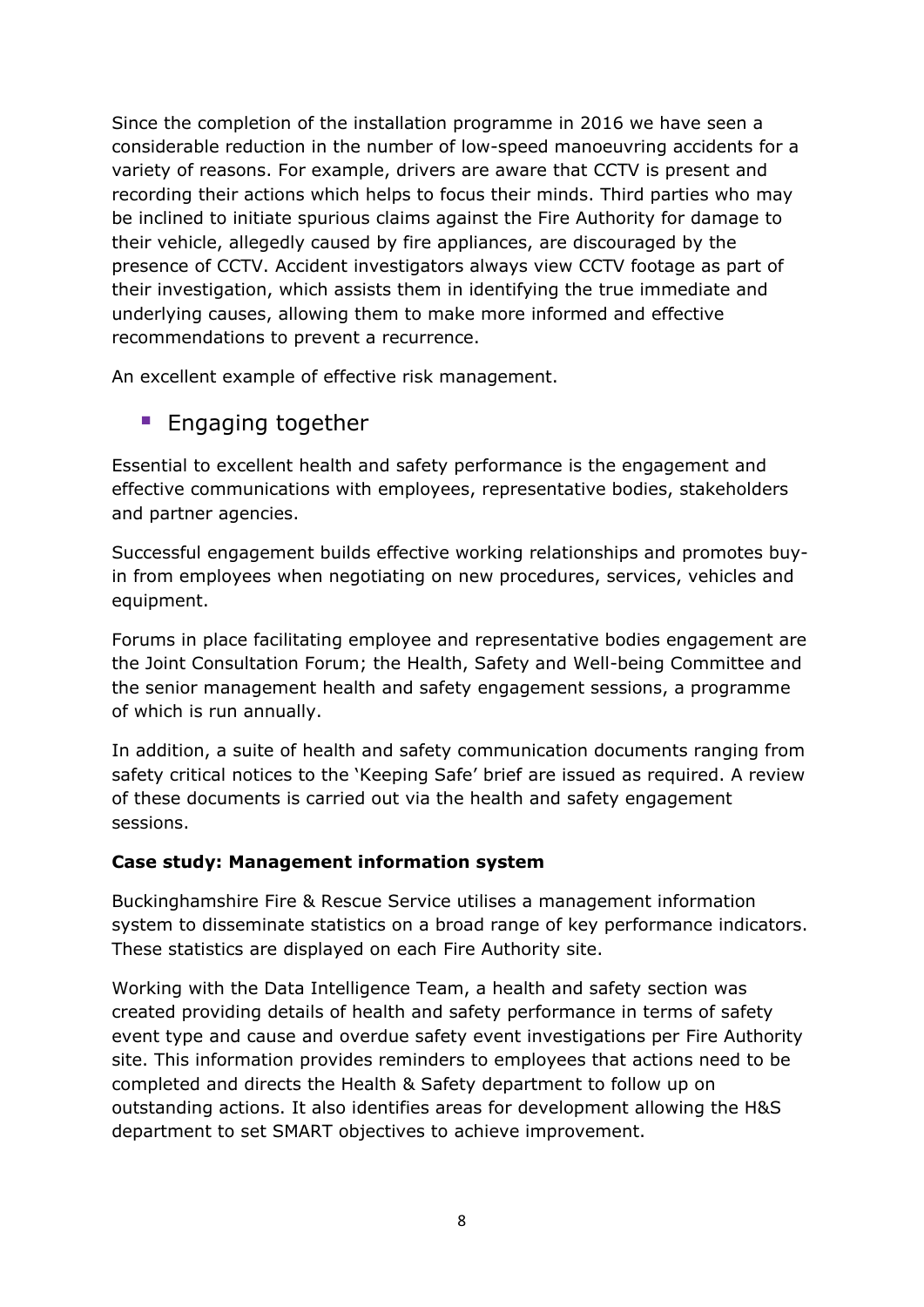Feedback received from the health and safety engagement sessions identified that the Safety Event Awareness sheets as a communication media were not fit for purpose. The Health & Safety department created a new form of communication – the 'Keeping Safe' brief that provides employees with outcomes from safety events; the number of outstanding investigations and handy hints on using the electronic safety event reporting and investigation system. This has been well received.

# Making it happen

Buckinghamshire Fire & Rescue Service has an excellent health and safety record, but there is no room for complacency. We will strive for continuous improvement in both culture and performance.

The fundamentals for effective health and safety remain:

- Strong, visible leadership.
- Visible commitment to health and safety across all levels.
- Collaboration and partnership working, engaging with employees and other stakeholders.
- Managers across all levels and employees having the competence to identify and control the risks created by their activities.

The strategy provides direction to all employees and relevant stakeholders on how we will improve health and safety, including the culture, throughout the Fire Authority to enable all to make a greater collective contribution.

The Health & Safety department will support those efforts by capturing and promoting both learning and success and in developing measures to track progress towards the delivery of the five strategic themes.

### How we are going to do it

These measures are not limited to, but will include the following:

#### **Working together**

- **Encourage and recognise improvements, foster positive working** relationships to deliver improved outcomes and minimise bureaucracy and contention.
- Work with employees to make the workplace healthier and safer by advising on and promoting high standards of risk control.
- Continue to collaborate and align with our Thames Valley partners and other agencies wherever the opportunity arises.